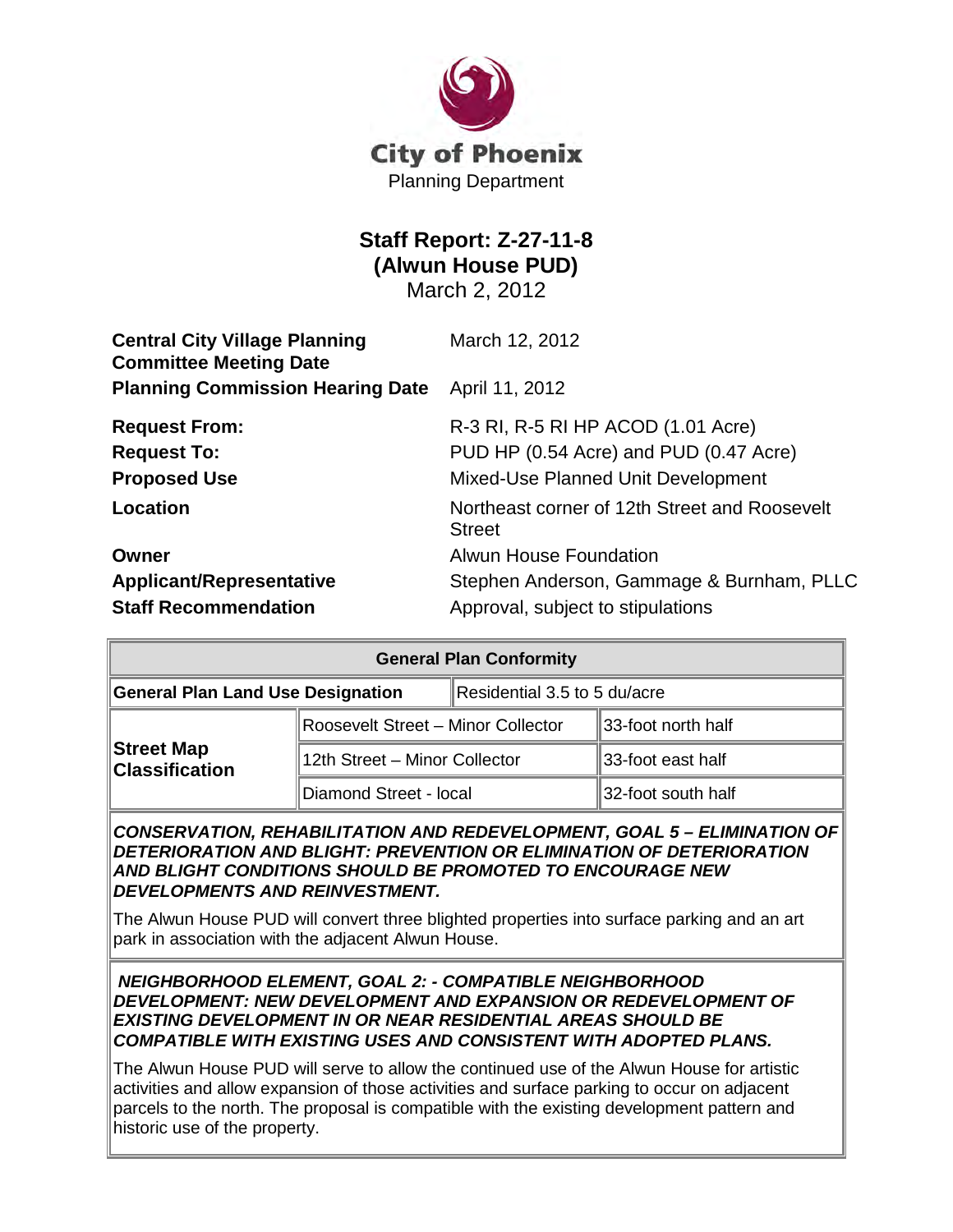#### *NEIGHBORHOOD ELEMENT, GOAL 4: - CHARACTER AND IDENTITY: NEIGHBORHOOD CHARACTER AND IDENTITY SHOULD BE ENCOURAGED AND REINFORCED.*

The Alwun House is an integral part of the Garfield Neighborhood's character and identity. The establishment of the PUD to allow continued use of the property as an arts destination supports this goal.

#### **Area Plan**

Garfield Redevelopment Plan – Consistent, see Background item #s 2 and 3 below.

#### **BACKGROUND**

1. This request is to rezone a combination of parcels comprising of 1.01 acres from R-3 RI and R-5 RI HP ACOD (Multi-family residential Residential Infill Historic Preservation Arts, Culture and Small Business overlay) to PUD HP (Planned Unit Development Historic Preservation) (0.54 acre) and PUD (0.47 acre). The Alwun House, through a previously approved Use Permit, has functioned as a multi-use



art venue for many years. In the past few years, the addition of the Arts, Culture and Small Business Overlay District (ACOD) to the site provided for a further enhancement of uses on the site.

2. The Garfield Redevelopment Plan, adopted by City Council in 1999, identified long term development goals and devised mechanisms to reverse blighting influences and promote physical improvements in the area. Many goals were identified by the neighborhood for inclusion in the Plan including: preservation of existing historic structures; that new development be compatible with the residential character of the neighborhood; and that Garfield residents should feel a sense of community. The existing Alwun House and the proposed PUD meet these goals. The Historic Preservation overlay for the historic structure will remain in place; the proposed parking area and art park is compatible with the character of the area; and, as the site is the location of many neighborhood functions throughout the year, a sense of community will continue to be fostered.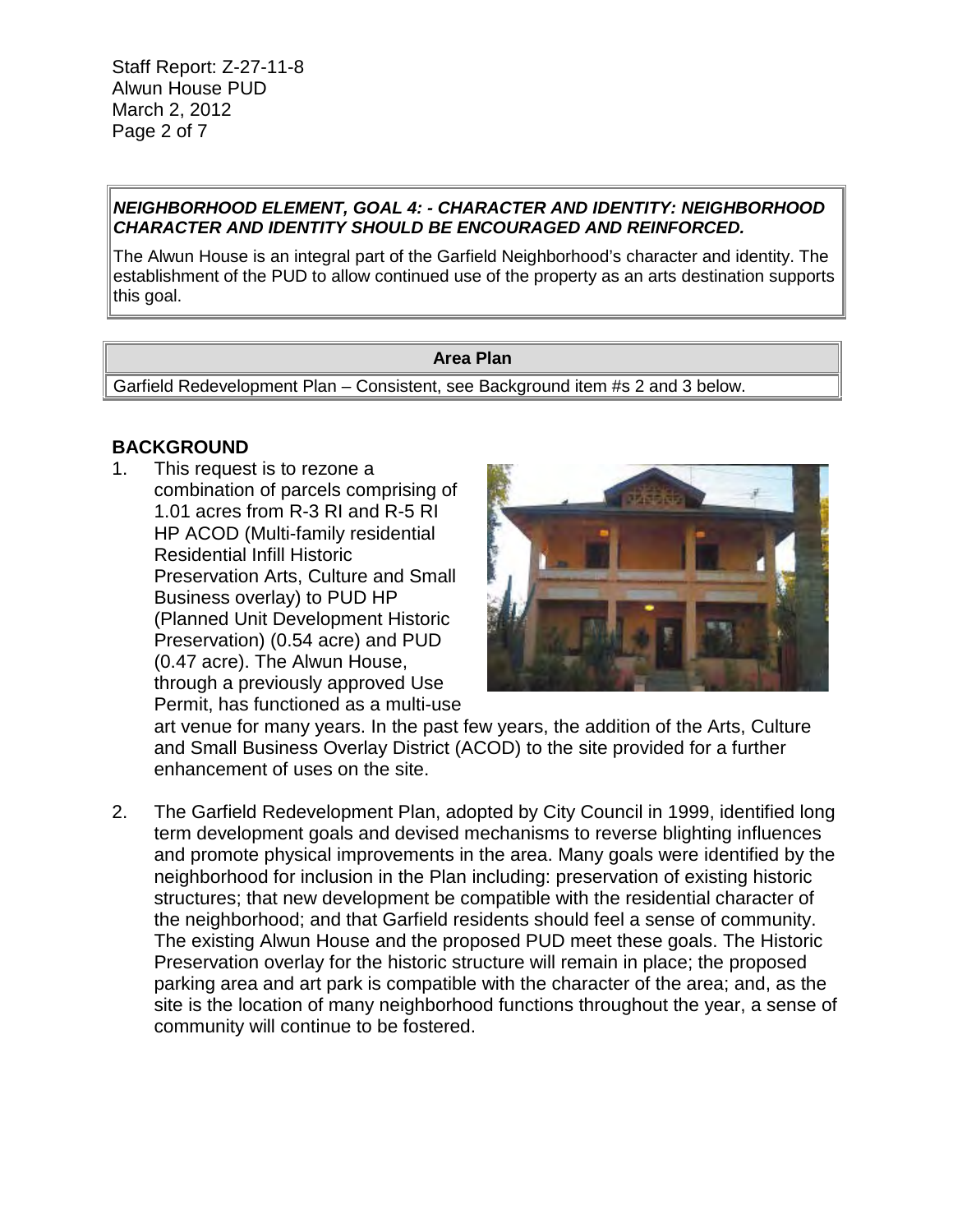Staff Report: Z-27-11-8 Alwun House PUD March 2, 2012 Page 3 of 7

- 3. Many areas of the Garfield Neighborhood have the Residential Infill (RI) designation added to the underlying multi-family zoning districts and the sites that are part of this PUD are no exception. The RI district permits greater densities and heights not permitted by the underlying district alone. For at least a decade, the policy direction for the Garfield Neighborhood has encouraged the elimination of the RI designation as properties have rezoned. This has been accomplished most often when there has been City of Phoenix involvement in rezoning of properties for rehabilitation. Non-governmental applicants are always encouraged to consider removing the RI as it is seen to be contrary with the goals of the Garfield Redevelopment Plan which calls for low-profile single family residential for most of the interior of the neighborhood. The Alwun House PUD proposes new standards for height and density for its parcels consistent with the underlying zoning of R-3 and R-5. The increases in height and density from RI are not included, and therefore, the PUD remains consistent with the goals of the Garfield Redevelopment Plan.
- 4. The applicant has acquired three blighted parcels to the north of the Alwun House and proposes to incorporate the use of those parcels into the operation of the activities associated with the Alwun House. The existing zoning on the northern parcels is R-3 RI, a category which, when combined with the ACOD, does not provide for additional uses or enhanced development standards afforded the Alwun House which is zoned R-5 RI HP. Therefore, extending the ACOD district to the north was not seen as an appropriate solution. In addition, the applicant expressed a desire to expand upon the existing allowed uses on the site



of the Alwun House and proposed an art park use in association with surface parking on the northern parcels. Although the surface parking P-1 district could have worked for the proposed parking, it would not have allowed the art park function. The PUD is an appropriate zoning district to accommodate the expanded uses proposed for the entire site.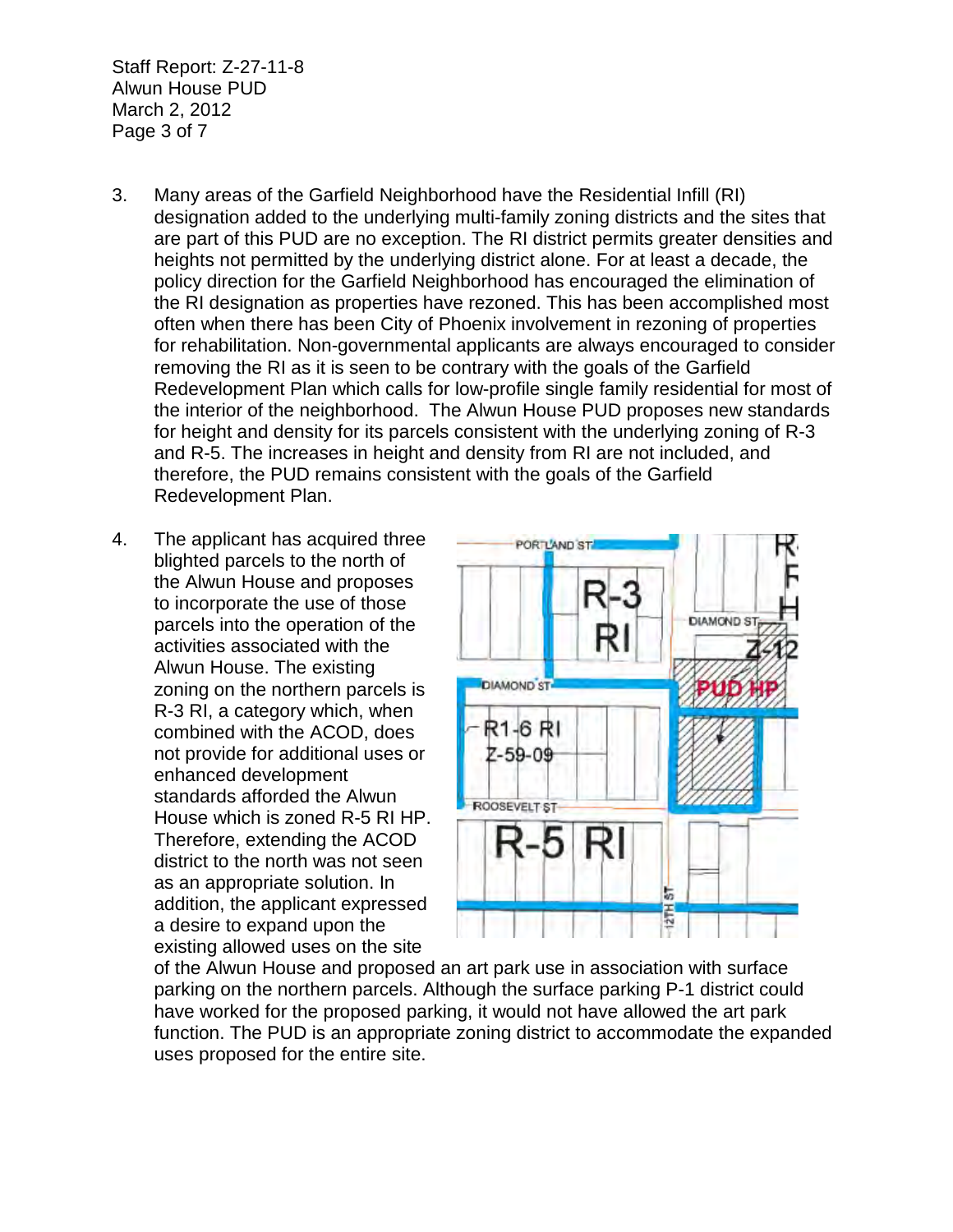Staff Report: Z-27-11-8 Alwun House PUD March 2, 2012 Page 4 of 7

## **SUBJECT SITE**

5. The area that is the subject of this rezoning request is comprised of several parcels. The first parcel contains the historic Alwun House at the northeast corner of 12th and Roosevelt Streets. The other three parcels are located to the north, across the residential alley; two parcels have frontage on 12th Street and the other parcel has frontage on Diamond Street. The proposed development standards and allowed mix of uses will facilitate continued operation of the Alwun House as well as provide for additional surface parking and an art park. The residential alley is utilized by residents of both



Roosevelt and Diamond Streets and access to/from the alley will remain in place.

# **PROPOSED PLANNED UNIT DEVELOPMENT**

6. The PUD zoning category allows an applicant to propose uses, development standards and design guidelines for the site. The PUD category allows an applicant to develop standards that respond to the surrounding environment better than conventional zoning districts allow. PUD parcels are zoned with standards specifically crafted and tailored for those sites. The PUD zoning category specifically defines such things as height, uses, setbacks and boundaries. Any later deviation from the approved PUD standard is considered to be a major amendment and, as such, will follow the rezoning and public hearing approval process for a rezoning request.

This proposal is for enhancements to a highly regarded existing arts venue in the Garfield neighborhood. Use of the site will be enhanced beyond the land uses and standards of the existing zoning districts which include the Arts, Culture and Small Business overlay district. The PUD is therefore an appropriate zoning category for this project.

## **VISION**

7. The vision for the Alwun House PUD is to continue its use as a cultural center for the Garfield Neighborhood by hosting artistic events and gatherings to serve both the central Phoenix artistic community as well as the broader Garfield and central Phoenix neighborhoods. The Alwun House is also utilized for a variety of private gatherings. The PUD will provide the same level of lush landscape it has developed around the Alwun House and combat the heat island effect of an underlandscaped parking facility. The proposed development standards and design guidelines support this vision as outlined in the Alwun House PUD.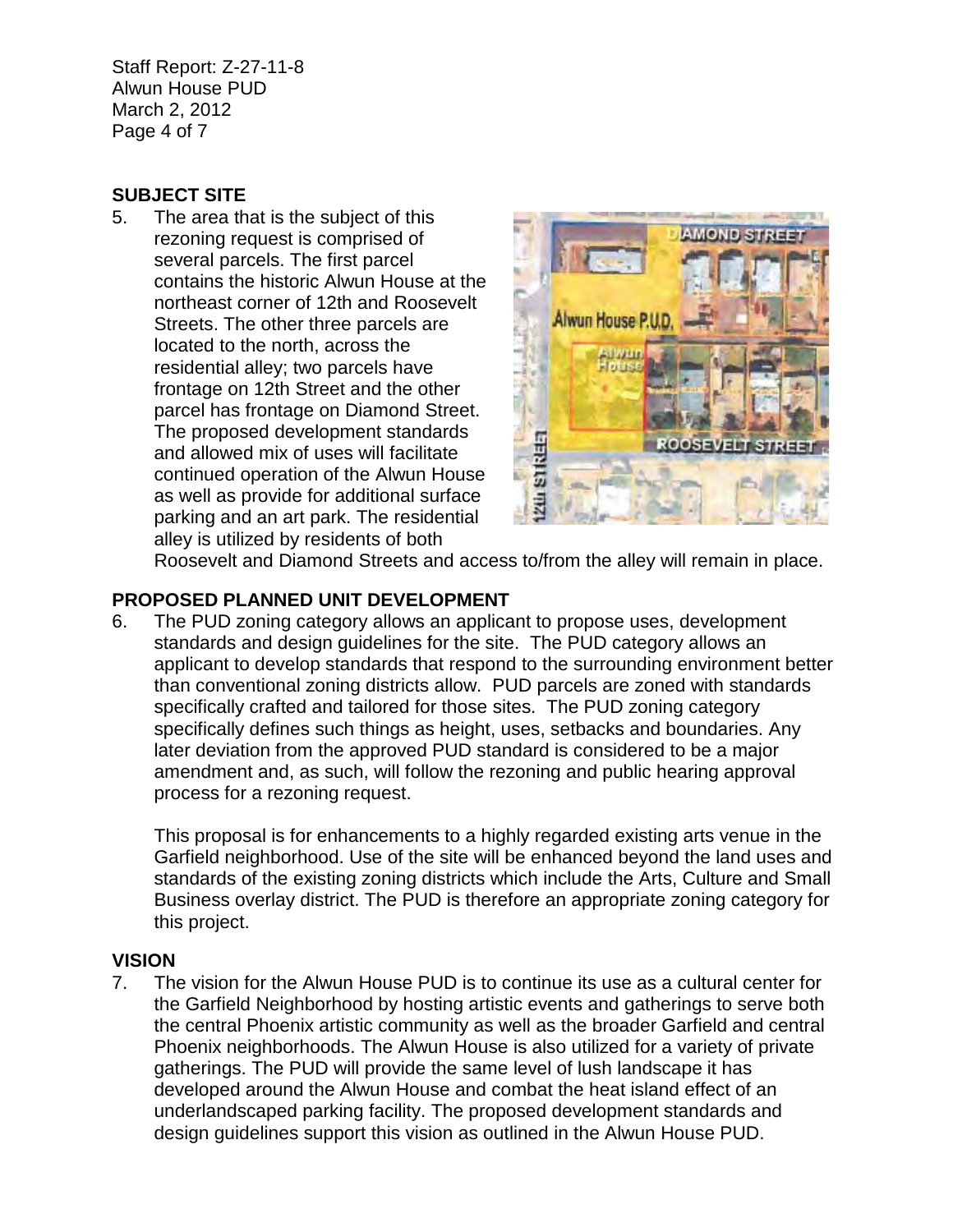Staff Report: Z-27-11-8 Alwun House PUD March 2, 2012 Page 5 of 7

## **CONCEPT PLAN**

8. The proposed development consists of an existing two story historic home that face Roosevelt Street and three parcels on the north side of the adjacent alley which face 12th Street and Diamond Street. The historic structure will remain. The three parcels north of the residential alley are depicted as an L-shaped surface parking area with generous landscape and access from 12th Street.

#### **DEVELOPMENT STANDARDS**

9. Below is a summary of the proposed standards for the subject site, as described in the PUD hearing draft narrative date stamped February 29, 2012.

**Land Use Standards** –The proposal is for a variety of uses that would typically be associated with an artistic venue. An example of proposed uses include antiques, craft and collectibles sales, book store, day spa, florist, cultural events, parking, restaurants, and general retail. Sales of alcoholic beverages are allowed as an accessory use to an established primary use.

**Development Standards –** The Alwun House development standards are consistent with the vision proposed for the development. A previously approved variance to reduce required parking for the site will be codified through the PUD standards and a specific requirement for parking associated with any restaurant use on the site is provided.

**Landscape Standards** Landscape setbacks are proposed to be measured from the back of curb. At least 75% of new trees are required to be at least 2-inch caliper. The average landscape setback of properties in Diamond Street will be utilized to establish the landscape setback for the portion of the PUD with Diamond Street frontage.

**Sustainability Standards –** The standards outlined in the PUD narrative note that the use of permeable pavement is encouraged to promote natural drainage and reduce run off. Pervious paving, combined with the required landscape for the surface parking/art park area, are intended to reduce the "heat island" effect of traditional surface parking areas. The re-use of the infill properties as a multi-use space for supportive and independent uses also represents sustainability.

**Parking Standards** – A previously approved variance to lower the required parking on the site to six (6) spaces is incorporated into the standards of the PUD. Further, if a restaurant use is established on the property, the restaurant shall provide an additional parking space for every 50 square feet of restaurant area.

**Signs –** Two signs exist on the Alwun House property. These signs were permitted through Zoning Adjustment Variance action and continue to be allowed as part of the PUD. In addition, the PUD incorporates the signage provisions of the R-5 section of Section 669, Arts, Culture and Small Business Overlay (ACOD) district.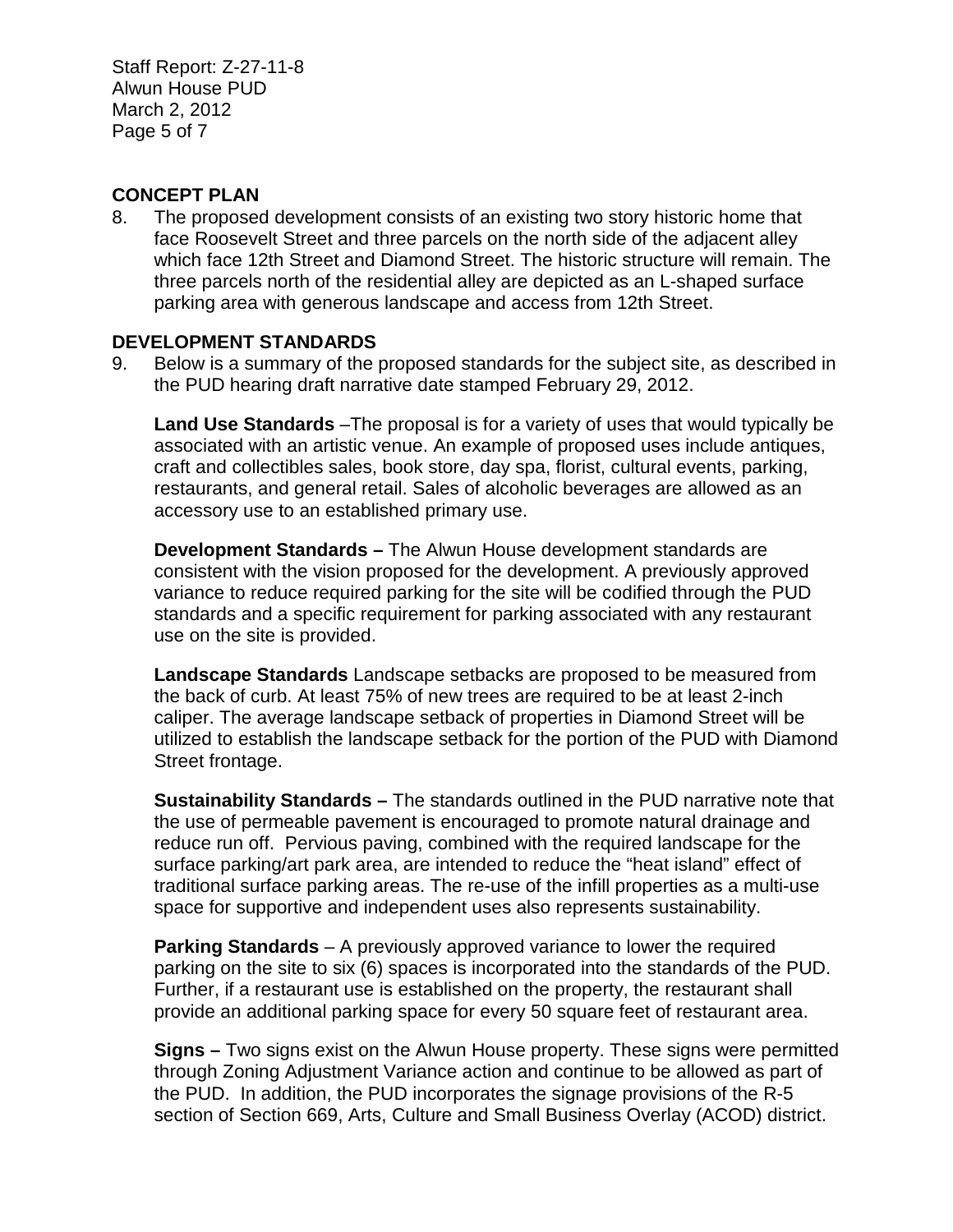Staff Report: Z-27-11-8 Alwun House PUD March 2, 2012 Page 6 of 7

### **GENERAL COMMENTS**

10. The Planned Unit Development zoning district allows applicants to create development standards but cannot alter city processes or modify regulations governed by the zoning ordinance. The Alwun House PUD submittal follows City of Phoenix processes.

Development and use of the site is subject to all applicable codes and ordinances. Zoning approval does not negate other ordinance requirements and other formal actions may be required.

#### **Findings**

- 1. The request is not consistent with the General Plan land use designation of Residential 3.5 – 5 dwelling units per acre. However, a General Plan amendment is not required because the site is less than 10 acres.
- 2. This proposal will enhance the use of the historic Alwun House as an arts destination through the provision of additional arts uses and additional parking.
- 3. This proposal is consistent with and will further the goals of the Garfield Redevelopment Plan.

#### **Stipulations**

- 1. An updated Development Narrative for the Alwun House PUD that reflects the changes approved through this request shall be submitted to the Planning and Development Department within 30 days of City Council approval of this request. The updated Development Narrative shall be consistent with Development Narrative date stamped February 29, 2012, as modified by the following stipulations.
- 2. The developer shall construct all streets adjacent to the development with paving, curb, gutter, sidewalk, curb ramps, streetlights, landscaping and other incidentals as per plans approved by the Planning and Development Department. All improvements shall comply with all ADA accessibility standards.
- 3. The below language shall be added as a preamble statement on a blank page prior to the Table of Contents within the Development Narrative. This additional language and any modifications to the narrative made through the public hearing process shall be completed and a final written PUD Development Narrative and electronic PUD Development Narrative shall be submitted within 30 days of final City Council approval.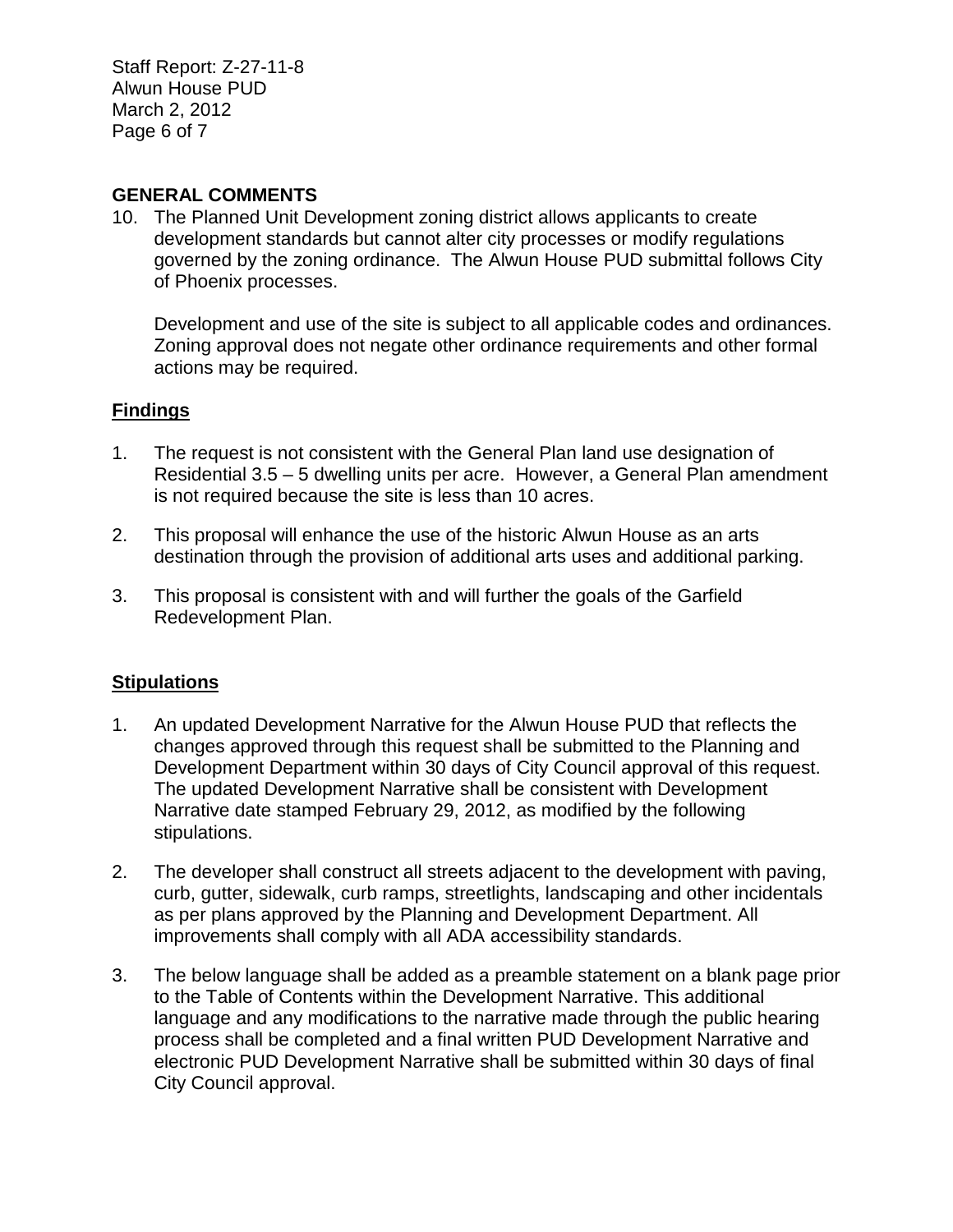Staff Report: Z-27-11-8 Alwun House PUD March 2, 2012 Page 7 of 7

> a. A Planned Unit Development (PUD) is intended to be a stand-alone document of zoning regulations for a particular project. Provisions not specifically regulated by the PUD are governed by the zoning ordinance. A PUD may include substantial background information to help illustrate the intent of the development. The purpose and intent statements are not requirements that will be enforced by the City. The PUD only modifies zoning ordinance regulations and does not modify other City Codes or requirements. Additional public hearings may be necessary such as but not limited to rightof-way abandonments.

2/29/12 Aerial KK

## **Writer Attachments**

K. Coles Sketch Map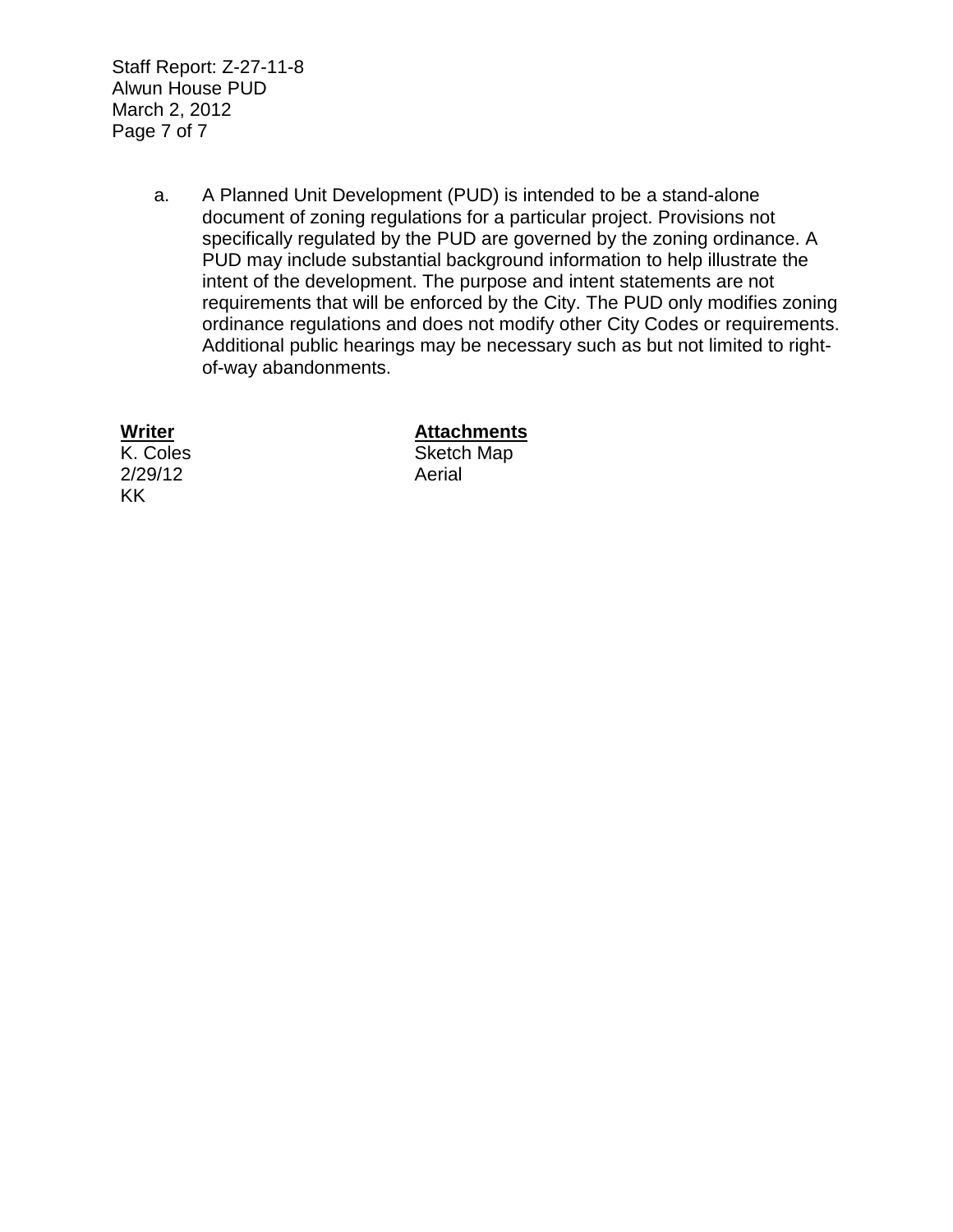

Map Document: (N:\IS\_Team\Core\_Functions\Zoning\sketch\_maps\sketch\_map11.mxd) - 12/13/11